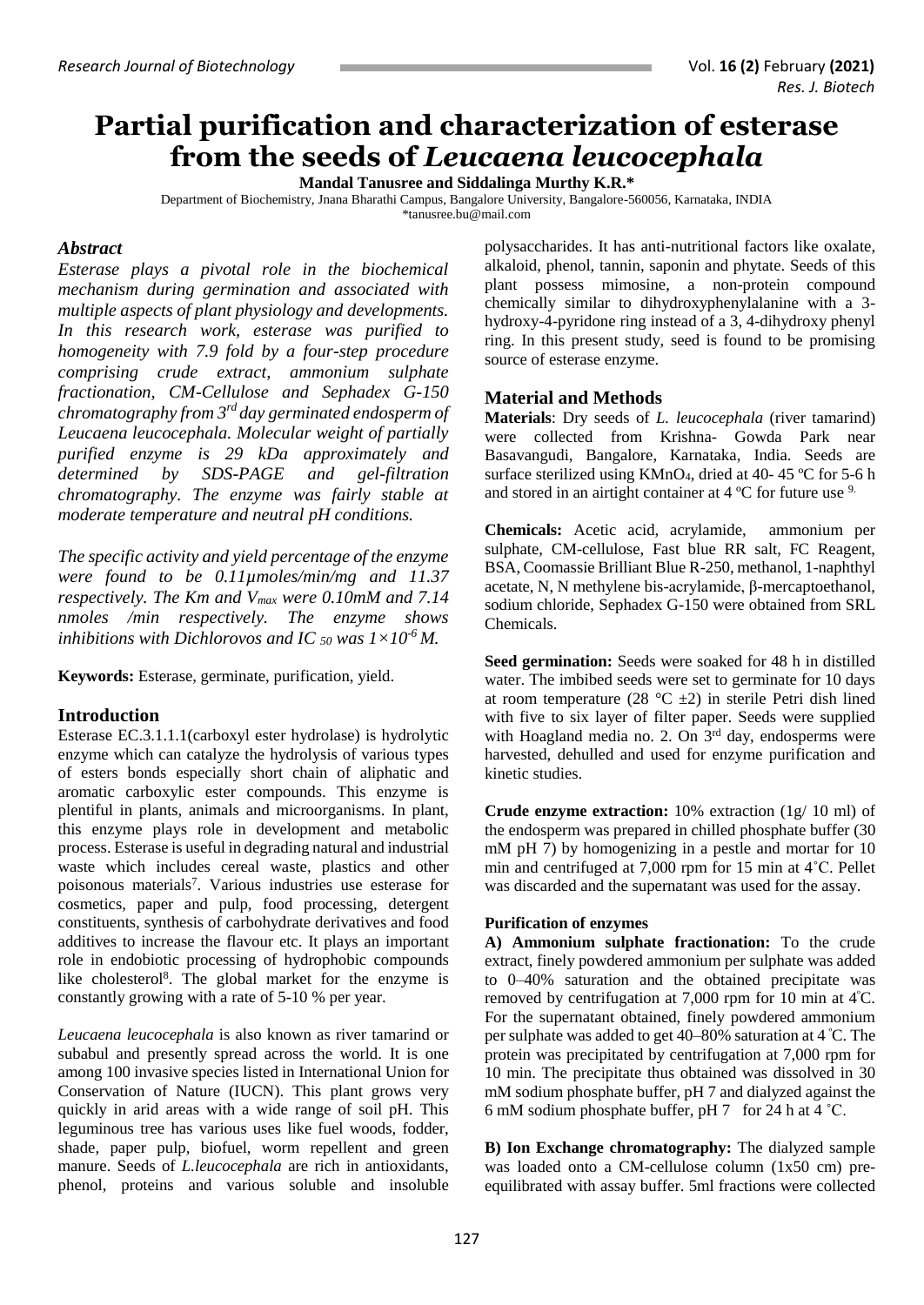at a flow rate of 30 ml/h. The bound proteins were eluted with stepwise increase in concentration of sodium chloride. For all fractions, assay for protein and esterase activity was performed.

**C) Gel filtration chromatography:** Sephadex G-150 matrix pre-equilibrated with assay buffer in 1x50 cm column. 1ml fractions were collected at a flow rate of 7 ml /h. For all fractions, assay for protein and esterase activity was performed.

**Gel Electrophoresis:** Native PAGE (10 %) was performed at pH 8.3. The electrophoresis was performed at 4 <sup>º</sup>C for 2 h. After the run, gels were incubated in assay buffer for 20 min and decanted followed by staining for activity and protein. SDS-PAGE (10%) was performed after denaturing the proteins with SDS and β-mercaptoethanol. Gels were stained for protein.

**Staining of gels- Activity Staining:** The gels were stained for esterase activity with 50 ml of 0.05 M phosphate buffer pH 7.0 (5 mg of fast-blue RR and 20 mg of 1-naphthyl acetate dissolved in 1 ml of acetone) for 20 min at room temperature.

**Protein staining:** The gels were stained for proteins using 0.01% Coomassie brilliant blue R-250 and destained in methanol and acetic acid (9:1).

**Enzyme Assay:** Esterase activity was assayed according to Bhavith et al<sup>1</sup> with slight modification. The reaction mixture was consisting of 5 ml substrate (0.50 mM  $\alpha$  napthyl acetate in 30 mM phosphate buffer pH 7) and 1 ml enzyme extract (suitable dilution) and incubated at 37 ºC for 20 min. The reaction was stopped by the addition of 1 ml of DBLS reagent (2 parts of 1% diazo blue B and 5 parts of 5% sodium lauryl sulphate).

Control was performed by adding DBLS to the enzyme before substrate for enzyme inactivation. The absorbance was measured at 600nm against blank. Total enzyme activity was measured taking α napthol as standard. Total protein content was estimated according to Lowry et al<sup>10</sup>, using BSA (bovine serum albumin) as standard. The protein content in the fraction obtained from chromatographic columns was measured at 280nm.

### **Kinetic studies**

**(a) Effect on time:** Partially purified esterase was incubated with substrate for (1, 3, 5, 8, 12, 20, 30min) at room temperature. The assay for the enzyme was performed as mentioned above.

**(b) Effect of substrate concentration**: Partially purified esterase was incubated with different concentration of substrate (0.03, 0.05, 0.07, 0.08, 0.10, 0.13, 0.17, 0.2 µmoles/ml) and the product obtained was measured using spectrophotometer at 600nm.

**(c) Effect of pH:** Partially purified esterase was studied with different pH $(4.0, 4.5, 5.0, 5.5, pH)$  of acetate buffer),  $(6.0,$ 6.5, 7.0, 7.5, 8.0 pH of phosphate buffer), (8.0, 8.5, 9.0 pH of tris HCl buffer) and the product obtained was measured using spectrophotometer at 600 nm. pH stability was performed by incubating the enzyme with above mentioned pH buffer for 20 min and the assay was carried out.

**(d) Effect of temperature:** Partially purified esterase was incubated with substrate at different temperature (7, 15, 22, 28, 30, 37, 45, 52, 60, 70 °C) and the product obtained was measured using spectrophotometer at 660 nm. Temperature stability was performed by incubating the enzyme with above mentioned temperature for 20 min and the assay was carried out.

**(e) Effect on inhibitors:** Partially purified esterase was allowed to pre-incubate with different concentrations of inhibitor (Dichlorovos)  $1 \times 10^{-2}$  -  $1 \times 10^{-10}$  M and assay for the activity was carried out as mentioned above. Percentage of inhibition was calculated for each concentration with the equation mentioned below:

% of inhibition =  $\frac{\text{control} - A}{\text{control}}$ 

# **Results and Discussion**

The leguminous plant *L. Leucocephala* is widely grown plant enriched with various bioactive compounds, antioxidant, phenolics, polysaccharides etc. It is easily available protein source and consumed by both animals and human. Seeds are a rich source of esterase enzyme which has established usefulness in various fields like industry, medical, protein engineering and pro-drug synthesis.

Germination of *L. Leucocephala* seeds with cocopit sand mixture (1:1) shows fungal growth. Seeds germinate in filter paper layer supplemented with Hoagland Media no. 2 without any contamination. During germination on 3rd day, total activity for esterase was maximum and selected for further purification. The differential fractionation with chilled acetone and pH results in inactivation of esterase.

However, ammonium sulphate fractionation shows significant activity and was chosen for further purification. The binding affinity of protein to cation exchanger (CM-Cellulose) indicates the presence of a large portion of basic amino acids<sup>1</sup>.

Table 1 summarises the isolation process, percentage of yield and purity of esterase obtained from *L. leucocephala.*  Figure 1 shows elution profile of esterase from  $3<sup>rd</sup>$  day germinated seeds of *L. Leucocephala* on CM- Cellulose. Proteins were eluted with stepwise increase in sodium chloride concentration. Figure 2 shows elution profile of esterase on Sephadex G-150 with pooled fraction obtained from ion-exchange chromatography.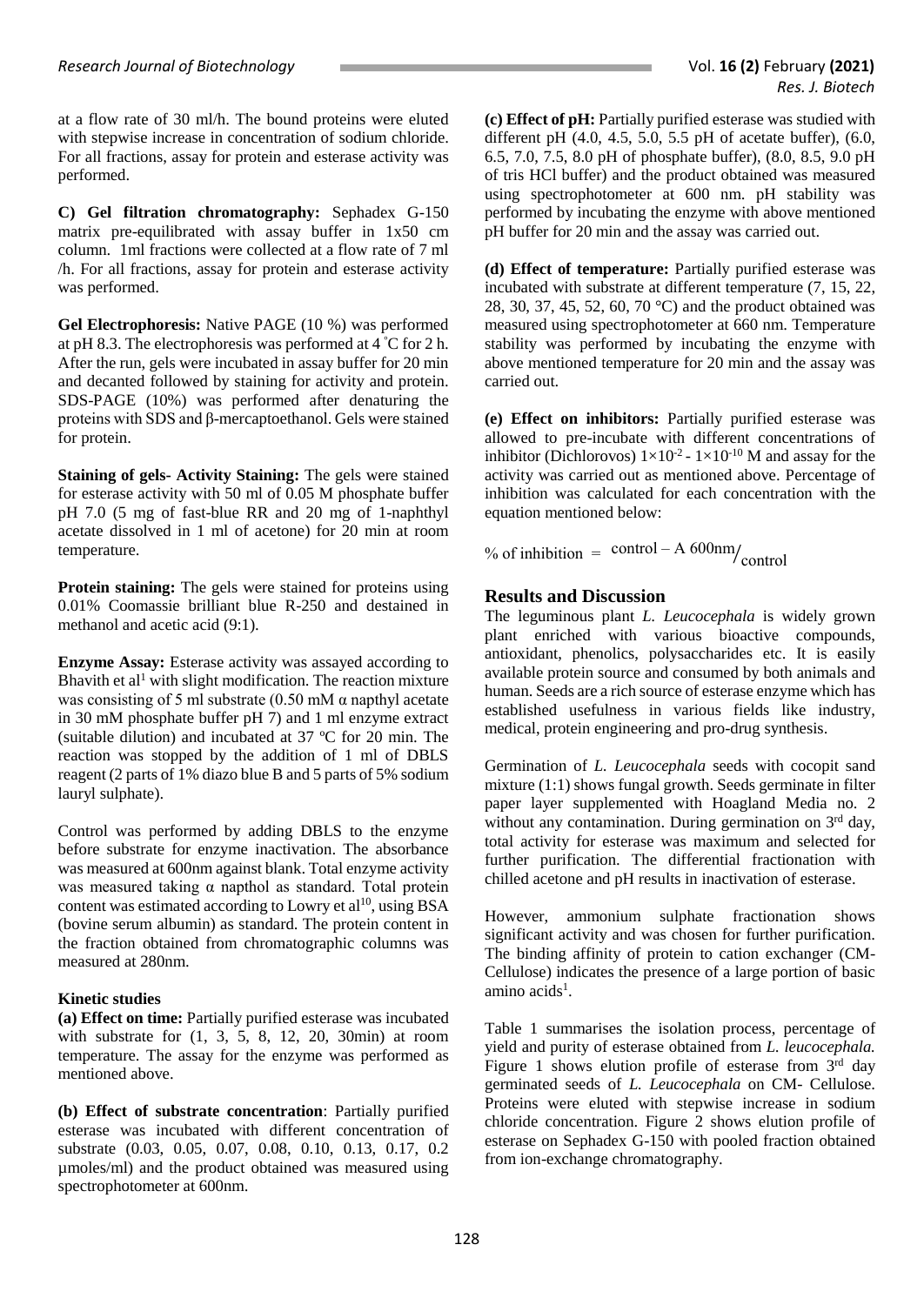| <b>Purification steps</b> | <b>Total activity</b><br>$(\mu$ moles/min/g) | <b>Total</b><br>protein<br>(mg/g) | <b>Specific activity</b><br>$(\mu$ moles/min/mg) | <b>Percentage</b><br>yield | Fold<br>purification |
|---------------------------|----------------------------------------------|-----------------------------------|--------------------------------------------------|----------------------------|----------------------|
| Crude                     | 3.47                                         | 234.23                            | 0.0148                                           | 100.00                     | 1.00                 |
| Ammonium sulphate         | 0.4457                                       | 60.88                             | 0.0073                                           | 12.84                      | 0.49                 |
| CM-Cellulose              | 0.6984                                       | 13.34                             | 0.0523                                           | 20.12                      | 3.53                 |
| Sephadex G-150            | 0.3947                                       | 3.36                              | 0.1170                                           | 11.37                      | 7.93                 |

**Table 1 Purification table of esterase enzyme**



**Figure 1: Elution profile of esterase from 3rd day germinated seeds of** *L. Leucocephala* **on CM- Cellulose. Proteins were eluted with stepwise increase in sodium chloride concentration.**



**Figure 2: Elution profile of esterase on Sephadex G-150 with pooled fraction obtained from ion-exchange chromatography.**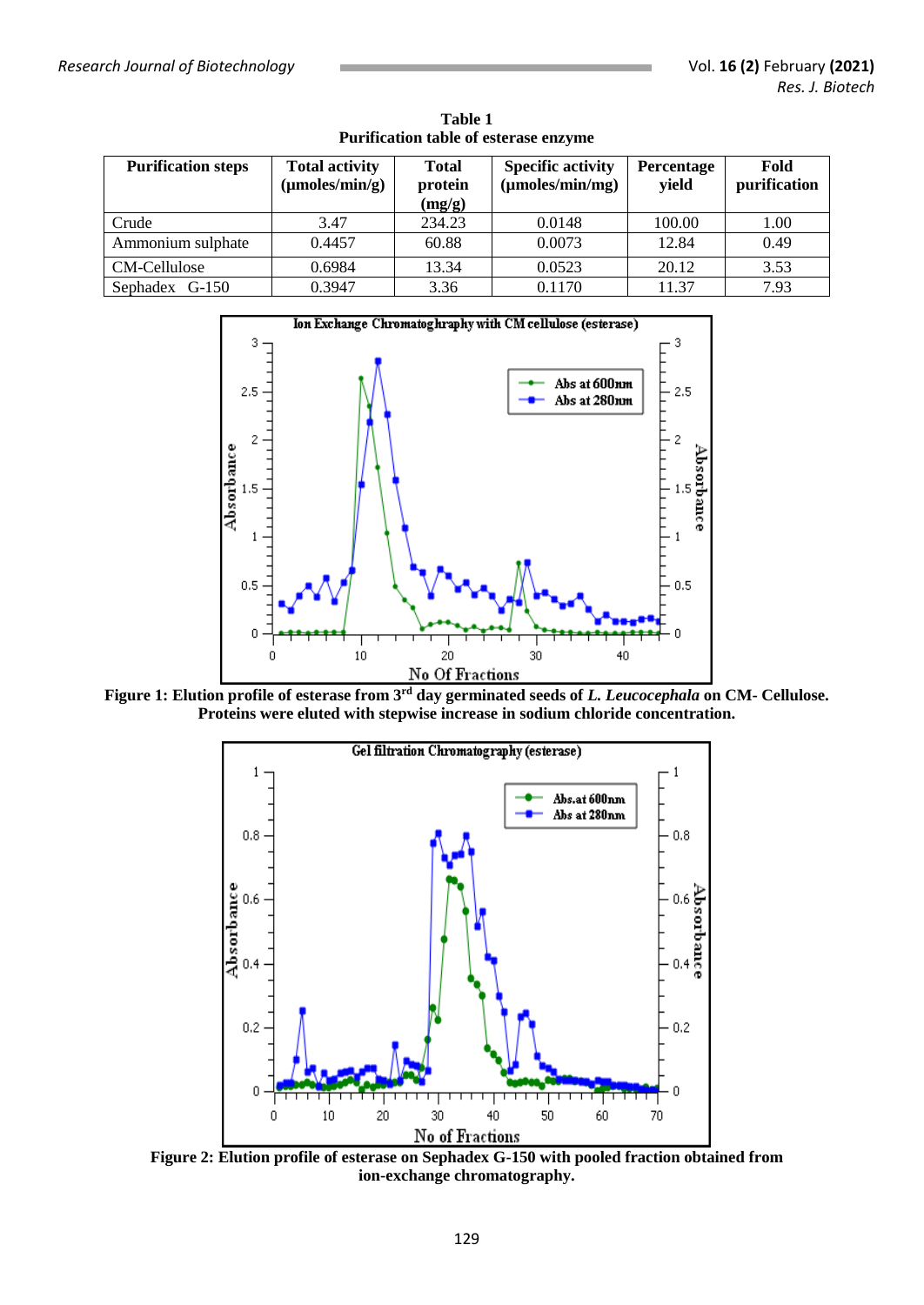

**Figure 3: Native PAGE (a) protein staining (b) Activity staining A. crude B. Ammonium precipitation fraction C. Ion-exchange fraction (pooled fraction 1 and 2) D. Gel filtration fraction**



**Figure 4: SDS PAGE A. Gel filtration fraction B. Molecular markers**

Electrophoretic analysis of different methods of purification for esterase shows 3 bands (Figure 3a and 3b) among which band 1 is major. Three bands were obtained in the presence of β- mercaptoethanol (Figure 4) indicating that purified protein may comprise of three polypeptide chain. A plot of absorbance against time indicates that the reaction was linear up to 20 min (Figure 5a). The Km and  $V_{\text{max}}$  were 0.10mM of α-napthyl acetate and 7.14 nmoles /min respectively (Figure 5b). Partially purified esterase showed that the enzyme is stable at 37 °C and pH 7 (Figure 5c and 5d) respectively. Inhibition studies with dichlorvos an organophosphate insecticide shows IC  $_{50}$  1×10<sup>-6</sup> mM (Figure 5e).

Among plants, the first carboxylesterase was reported from peas in 1968. Apart from that is was also reported in barley, green beans, leaves of *Festuca pratensis,* apple, the latex of S. grantii and finger millets<sup>3</sup>. Source of this enzyme includes microorganism (bacteria /fungi), yeast, plants and animals. Esterase can breakdown the long chain of fatty acid. There

are about 350 unique type of esterases which were identified when they were coupled with chromophore<sup>4</sup>. Esterase obtained from *Cynara Cardunculus L.* and *Ficus Carica L.* is important to release odorous compounds in cheese making<sup>2</sup>.

Nowadays, due to versatile uses esterase is gaining interest in research. Esterase is used in the treatment of several types of cancer like lung cancer, colon cancer and hereditary angioedema (HAE).

High expression of esterase is seen in tumours of lung colon and liver which can be exploited for selective drug conversion using ester pro-drug strategy<sup>6</sup>. As esterase has so many industrial uses like in cosmetics, detergent composition, synthesis of carbohydrate derivatives, food additives etc. which are ever increasing. To meet demand, this non-traditional river tamarind seed is very much potent<sup>5</sup>.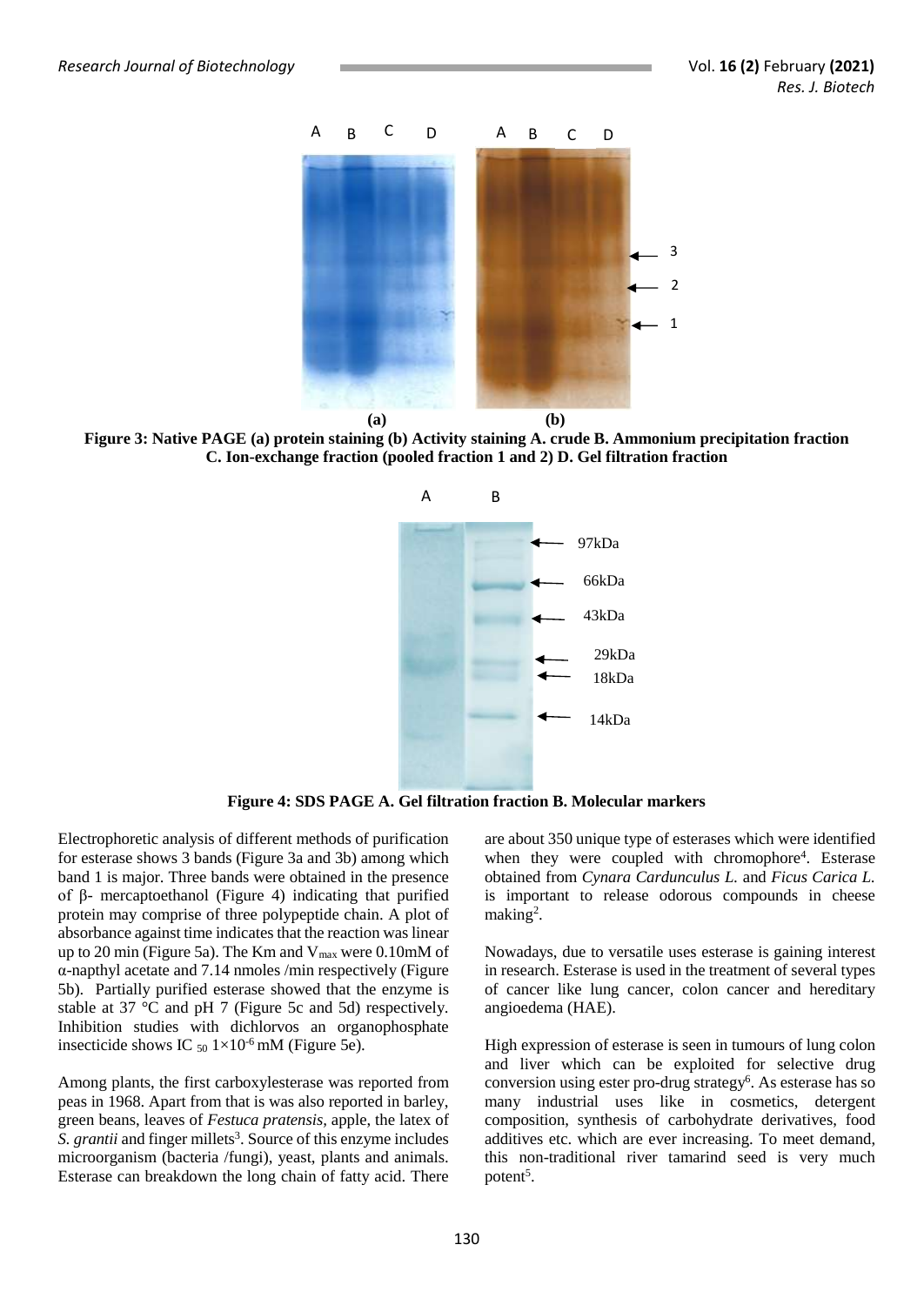

**Figure 5(a): Effect of time on the activity of partially purified** *Leucaena leucocephala* **seed esterase** 



**Figure 5(b): LB-plot of partially purified** *L. leucocephala* **seed esterase**





**Figure 5(d): Effect of pH on partially purified** *L. leucocephala* **seed esterase**